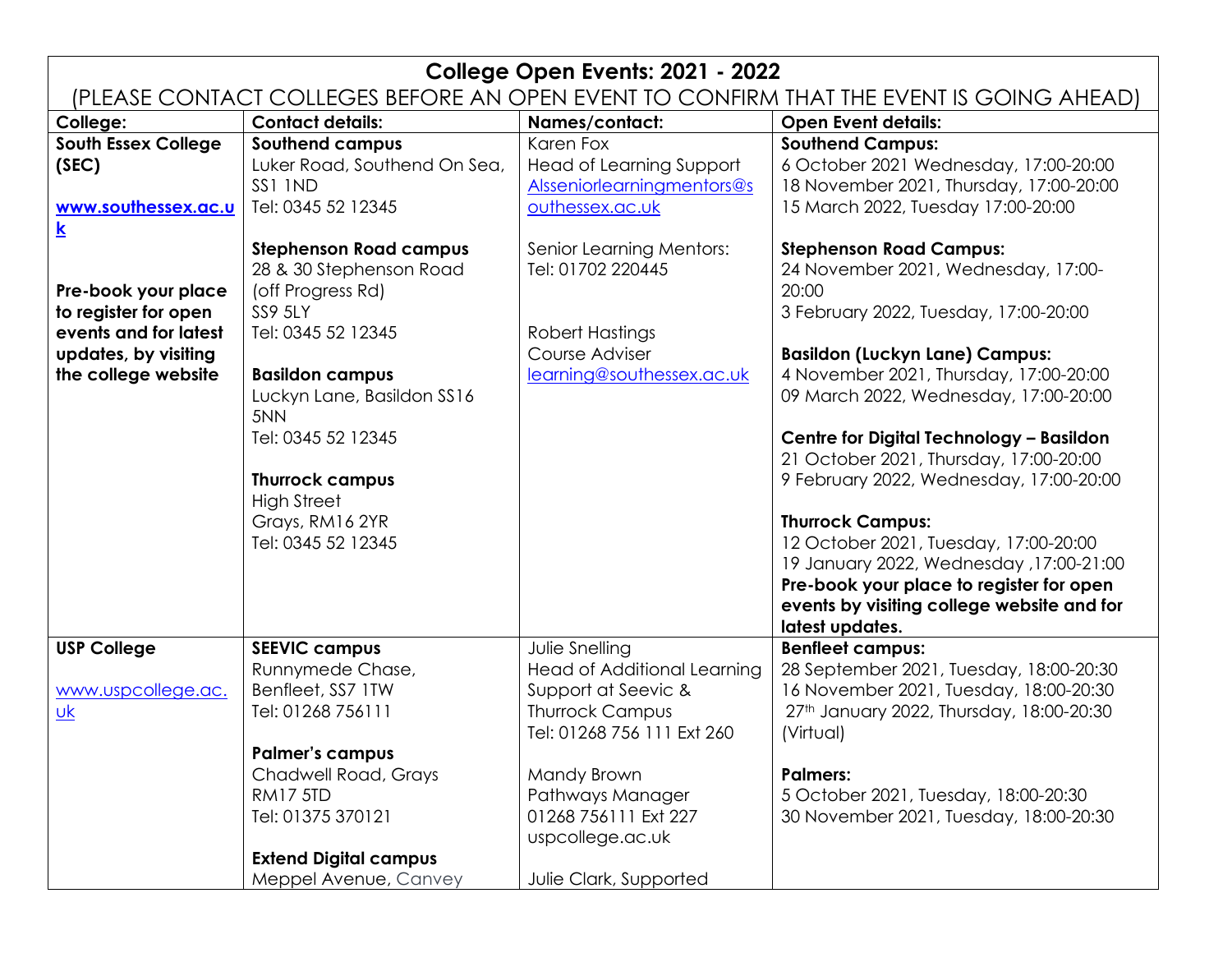|                                                                             | Island<br><b>SS8 9RZ</b><br>Tel: 01268 882688                                                                                                                                                                                                  | <b>Employment Manager</b><br>Tel: 01268 756 111 Ext 285                                                | Pre-book your place to register for open<br>events by visiting college website and for<br>latest updates                                                                                                                                                                                                             |
|-----------------------------------------------------------------------------|------------------------------------------------------------------------------------------------------------------------------------------------------------------------------------------------------------------------------------------------|--------------------------------------------------------------------------------------------------------|----------------------------------------------------------------------------------------------------------------------------------------------------------------------------------------------------------------------------------------------------------------------------------------------------------------------|
| <b>Chelmsford College</b><br>www.chelmsford.ac.<br>$\underline{\mathsf{u}}$ | <b>Moulsham Street Campus</b><br>102 Moulsham Street,<br>Chelmsford, Essex CM2 0JQ<br>Tel: 01245 265611<br>Careers Centre: 01245 293031<br><b>Princes Road Campus</b><br>Princes Road, Chelmsford,<br>CM <sub>2</sub> 9DE<br>Tel: 01245 265611 | Speak to main reception on<br>01245 26511 and ask for<br>Learning Support                              | <b>Both campuses:</b><br>11 <sup>th</sup> of October 2021, 6-8:30 pm<br>22 <sup>nd</sup> November 2021, 6-8:30 pm<br>14th March 2021, 6-8:30 pm<br>20th of June 2021, 6-8:30 pm                                                                                                                                      |
| <b>Colchester Institute</b><br>www.colchester.ac.u<br>$\underline{k}$       | <b>Colchester Campus</b><br>Sheepen Road<br>Colchester, Essex<br>C03 3LL<br>Tel: 01206 712000<br><b>Braintree Campus</b><br>Church Lane<br><b>Braintree, Essex</b><br>CM7 5SN<br>Tel: 01206 814000                                             | Daphne Hawthorne<br>(Additional Learning<br><b>Support Operations</b><br>Manager)<br>Tel: 01206 712000 | 16th October 2021 10 am-1 pm<br>18th October 2021 5pm-8pm<br>20th October 2021 5pm-8pm<br>21st October 2021<br>5pm-8pm<br>6 <sup>th</sup> November 2021 10am-1pm<br>Pre-book your place to register for open<br>events by visiting college website and for<br>latest updates<br>https://www.colchester.ac.uk/events/ |
| <b>Writtle College</b><br>www.writtle.ac.uk                                 | Lordship Road,<br>Chelmsford, Essex<br>CM1 3RR<br>Tel: 01245 424200                                                                                                                                                                            | <b>Mandy Cooley</b><br>(Learning Support Manager)<br>Tel: 01245 424200 Ext 26056                       | 16th October 2021, 10 am -3 pm<br>27 <sup>th</sup> November 2021, 10 am -3 pm<br>Pre-book your place to register for open<br>events by visiting college website and for<br>latest updates<br>https://writtle.ac.uk/College-Course-Events                                                                             |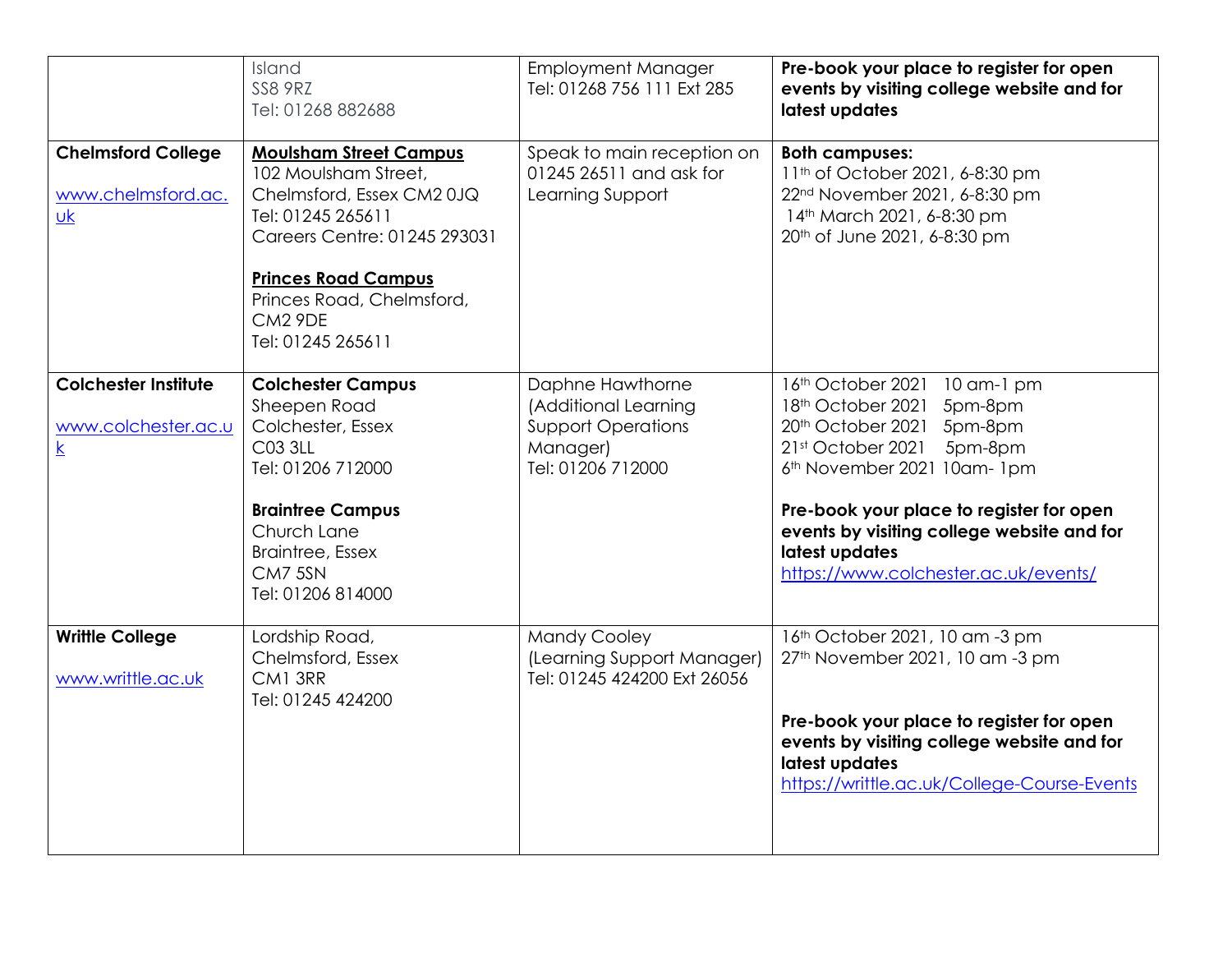| <b>New City College -</b><br>www.ncclondon.ac.<br>$\underline{\mathsf{u}}$<br><b>Havering Campus:</b>               | <b>Ardleigh Green Campus</b><br>Ardleigh Green Road,<br>Hornchurch, Essex RM11 2LL<br>Tel: 01708 455011<br><b>Rainham Campus Construction</b><br>Ctr.<br>New Road, Rainham, RM13<br>8QN<br>Tel: 01708 462721<br><b>Havering Sixth Form -</b><br>For Foundation Skills courses<br>Wingletye Lane, Hornchurch, | Gill Huntington<br>(Head of Learning Support<br>& Student Progress)<br>Tel: 01708 455011<br>Ext 2073 | All campuses:<br>20 November 2021, 10am-2 pm<br><b>Rainham Campus</b><br>30 September 2021, 12:00 - 2:30 pm                                                               |
|---------------------------------------------------------------------------------------------------------------------|--------------------------------------------------------------------------------------------------------------------------------------------------------------------------------------------------------------------------------------------------------------------------------------------------------------|------------------------------------------------------------------------------------------------------|---------------------------------------------------------------------------------------------------------------------------------------------------------------------------|
|                                                                                                                     | <b>RM11 3TB</b>                                                                                                                                                                                                                                                                                              |                                                                                                      |                                                                                                                                                                           |
| <b>Harlow College</b><br>www.harlow-<br>college.ac.uk                                                               | <b>Harlow College</b><br>Velizy Avenue, Harlow, Essex<br><b>CM20 3LH</b><br>Tel: 01279 868000 Switchboard<br>01279 868100 Admissions                                                                                                                                                                         | Simon Boyce (Learning<br>Support)<br>Tel: 01279 868000                                               | <b>Harlow Campus:</b><br>14th October 2021, 5-8 pm<br>Pre book your place by visiting college<br>website:<br>https://www.harlow-college.ac.uk/<br><b>Stansted Campus:</b> |
| <b>Stansted Airport</b><br>College<br>(linked to Harlow<br>College)<br>http://www.stansted<br>airportcollege.ac.uk/ | <b>Stansted Airport College</b><br>Aerozone, London Stansted<br>Airport<br><b>CM24 1RL</b>                                                                                                                                                                                                                   |                                                                                                      | 9 <sup>th</sup> October 2021, 10 am-2 pm<br>Pre-book your place on:<br>http://www.stanstedairportcollege.ac.uk/a<br>bout/open-events                                      |